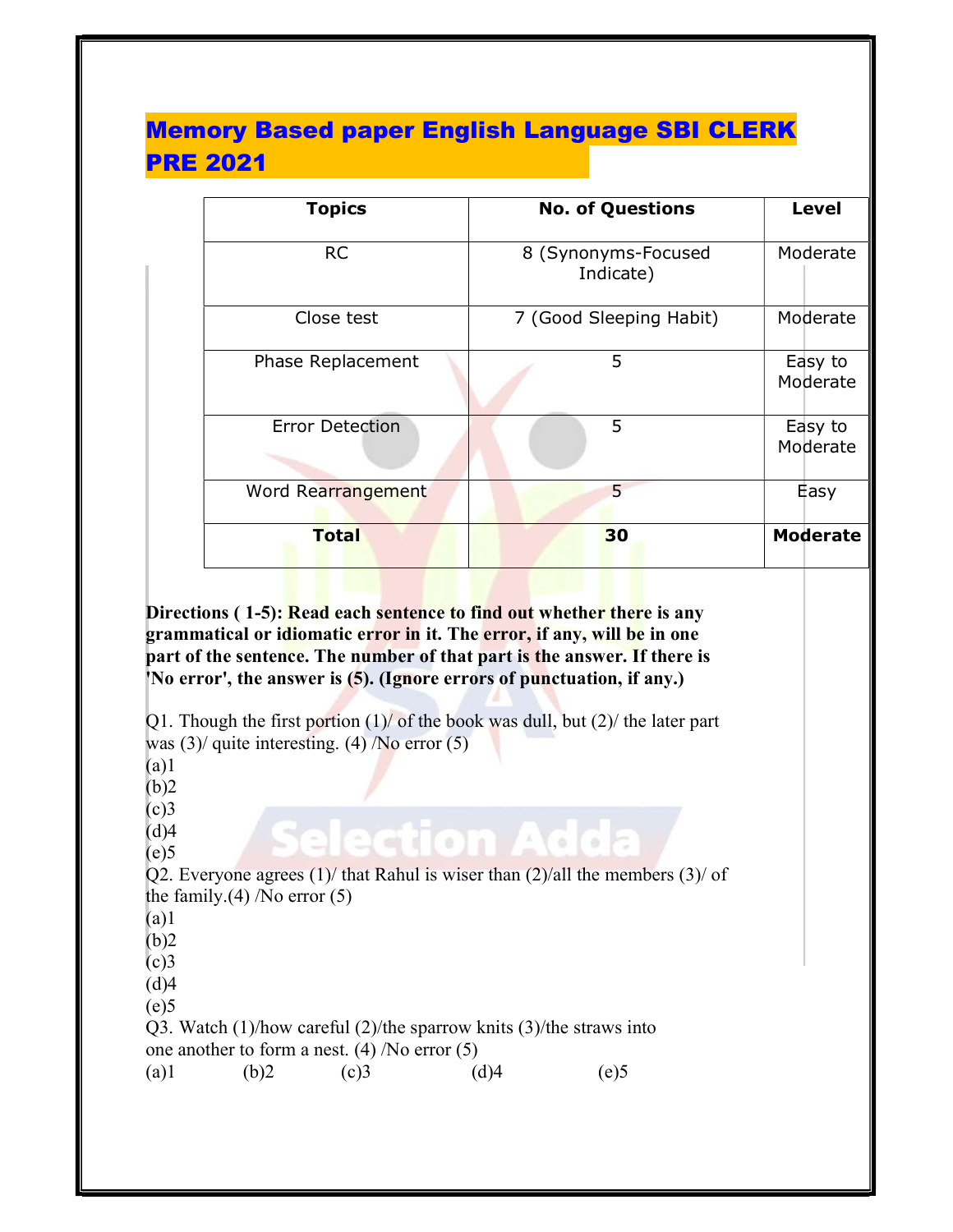Q4. Like the commission has recommended  $(1)$  in its  $(2)$  report the rules need to be enforced (3)/more strictly. (4) /No error (5) (a)1  $(b)2$  $(c)$ 3  $(d)4$  $(e)5$ Q5. Although he (1)/ only earns eight hundred rupees a month, (2)/ he manages to support (3)/his family adequately. (4)/No error (5) (a)1  $(b)2$  $(c)$ 3

 $(d)4$ 

**Directions (6–10):** Which of the phrases  $(a)$ ,  $(b)$ ,  $(c)$  and  $(d)$  given below should replace the phrase given in bold in the following sentence to make it meaningful and grammatically correct. If the sentence is correct as it is and 'No correction is required', mark (e) as the answer.

Q6. As soon as she opened the umbrella, a scorpion fell about of it.

- (a) fell up form
- (b) fell off from

(c) fell out of

(d) fell from off

(e) No correction required

Q7. A true leader's life is a saga of dedicating to the cause of welfare of human beings.

- (a) of dedicated
- (b) of having dedication in
- (c) of dedication to
- (d) for dedication at
- (e) No correction required

Q8.Reliance industries, India's largest private sector companies in terms of revenue, had emerged as the largest investor in private equity funds in the country.

(a) has emerged as the largest

(b) has been emerged as the largest

(c) have emerged as the largest

(d) had emerged

as the largest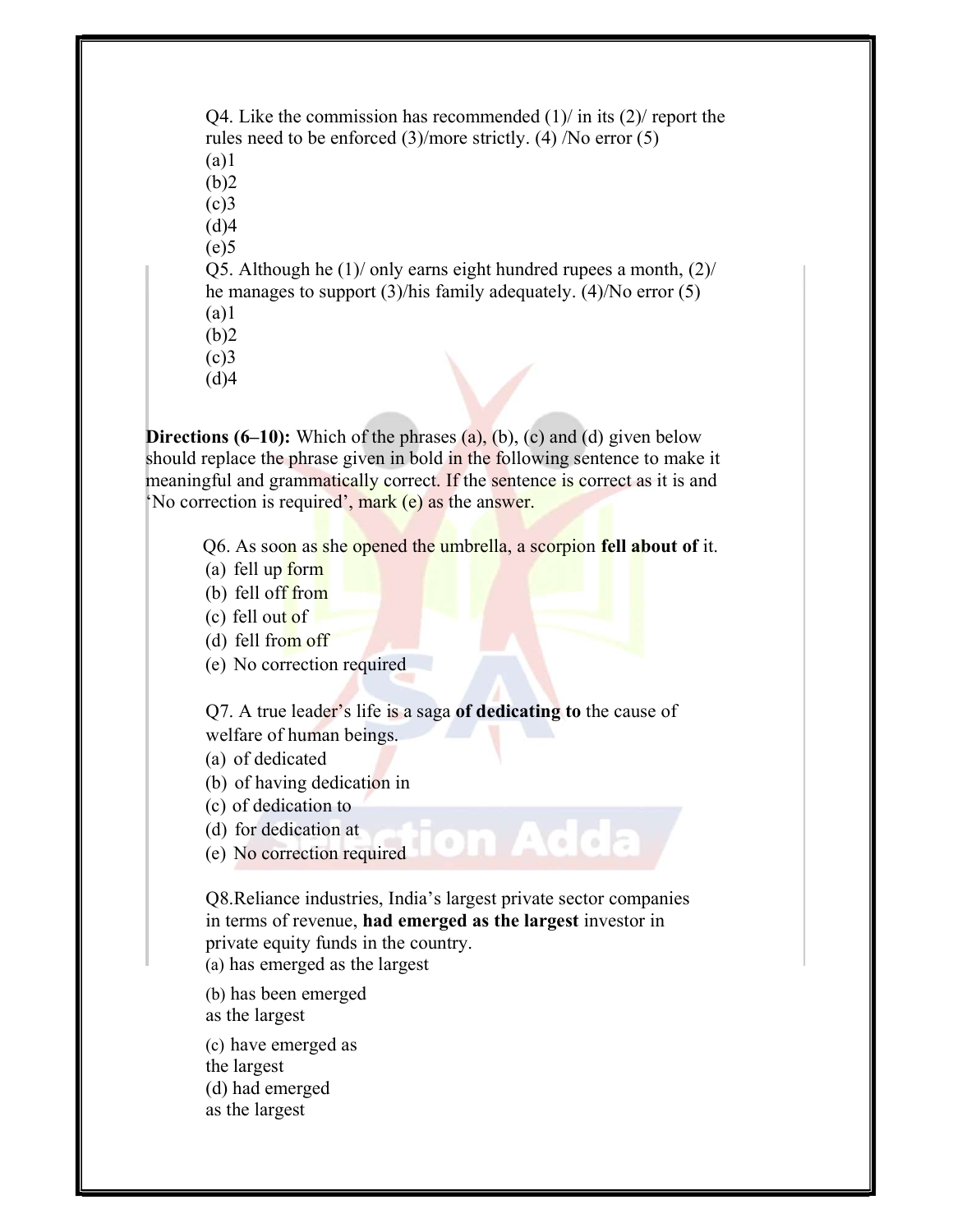(e)No correction Required.

Q9.One of the key competencies for managers are ethics and

the ability to motivate others.

(a) between the key competencies

(b) Among the key competency

(c)Including the key

competencies

(d) Within the

key competence

(e)No correction

Required

Q10.Greece's government appeared to be caving into demands from its creditors on Wednesday, offering concessions in a desperate attempt to get more aid hours after its bailout program expired. (a) offers concessions in a desperate (b)offered concession in a desperate (c)offers concession in desperate

(d)has offered concessions in desperate (e)No correction

Required.

Directions  $(11 – 15)$ : In each of the following sentences, there are four words  $(A)$ ,  $(B)$ ,  $(C)$  and  $(D)$  highlighted in bold. The words may or may not be at correct positions. Select the option that gives the correct set of words as a replacement to these words. In case the sentence is correct, select 'No improvement required'.

Q11. The air **pollution** (A) levels in the city saw a sharp **phases** (B) during the first two of the four previous (C) of lockdown compared to decline (D) years.

- (a)DBCA (b)ADBC
- (c)BCAD
- (d)CDAB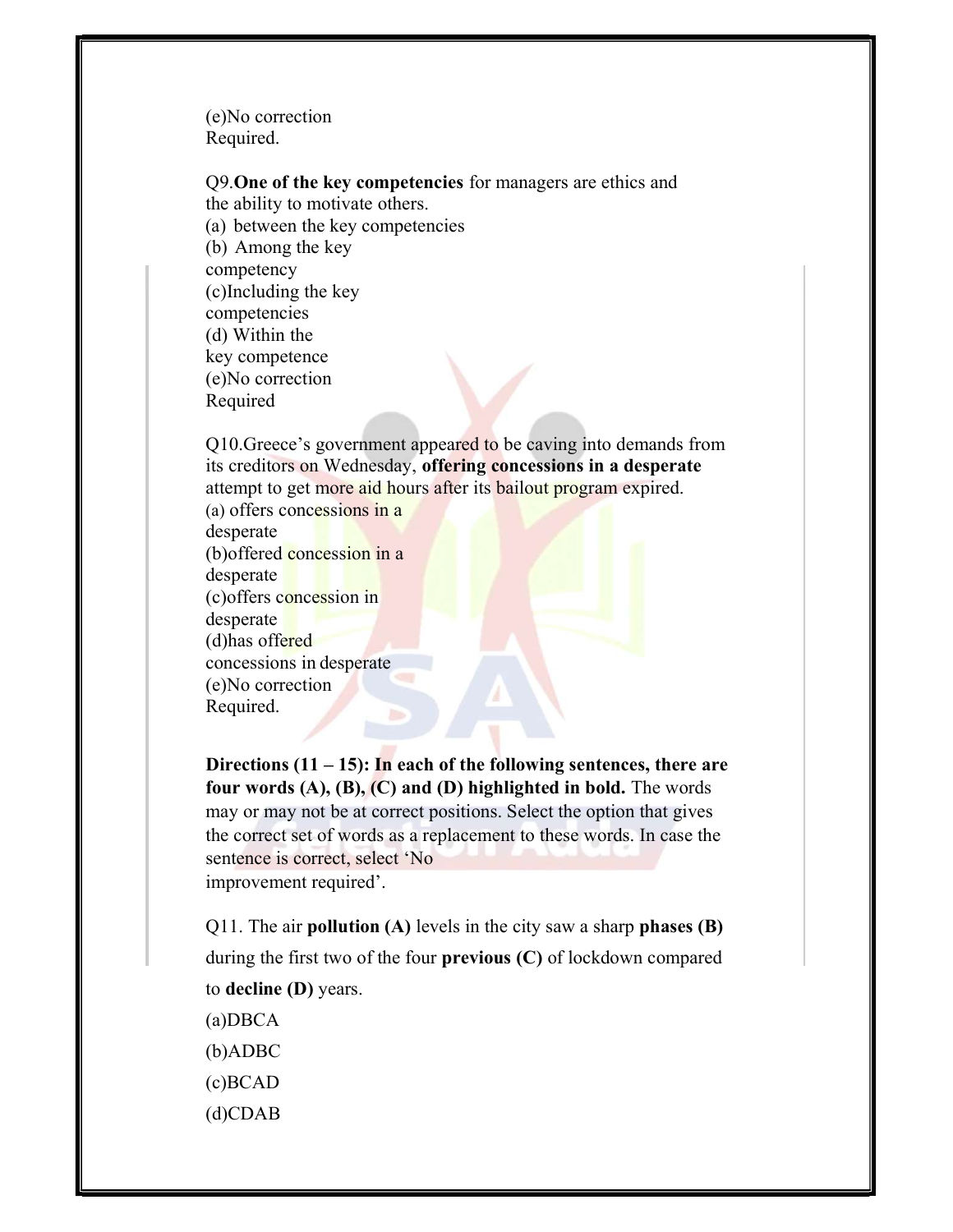(e) No rearrangement required

Q12. The various  $(A)$  has run many stigma  $(B)$  for creating awareness through government (C) platforms on campaigns (D) associated with COVID- 19.

- (a) DBCA
- (b) ADBC
- (c) BCAD
- (d) CDAB
- (e) No rearrangement required

Q13. Early transmission (A). of symptoms would help reduce the case fatality

(B) rate and directed officials and medical authorities to test (C)

at least 15 contacts of a positive case to break the chain of

identification (D).

- (a) DBCA
- (b) ADBC
- (c) BCAD
- (d) CDAB

(e) No rearrangement required

Q14. Recalling the horrors (A) of Hiroshima and Nagasaki through events all year round on its 75th anniversary is an imagination (B) to bring nuclear risks back into popular political (C) and into the

opportunity (D) agenda.

- (a) DBCA
- (b) ADBC
- (c) BCAD
- (d) CDAB

(e) No rearrangement required

Q15. Public pressure engage (A) into civil society movements that reduction

 $(B)$  action from political leaders to **translated**  $(C)$  with the subject of

risk demanded (D) through unilateral, bilateral or multilateral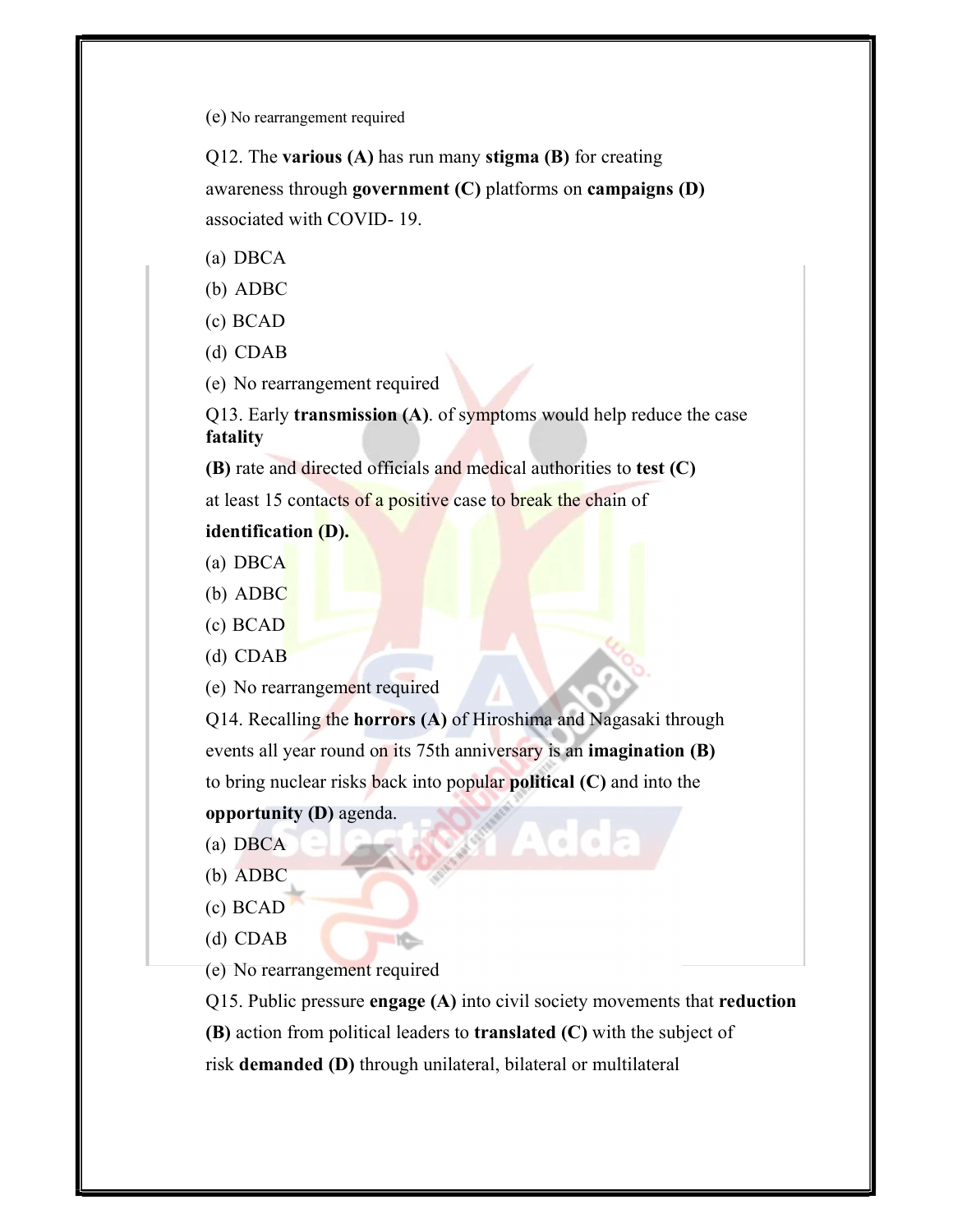measures.

(a)DBCA (b)ADBC (c)BCAD (d)CDAB (e) No rearrangement required

Directions (16–22): In the following passage there are blanks, each of which has been numbered. These numbers are printed below the passage and against each, five words/phrases are suggested, one of which fits the blank appropriately. Find out the appropriate word/phrase in each case.

Obtaining healthy sleep is important for both physical and mental health, improving productivity and overall quality of life. Everyone, from children (16) older adults, can benefit (17) better sleep, and sleep hygiene can play a key part in achieving that goal.

Your behaviors during the day, and especially before bedtime, can (18) a major impact on your sleep. They can promote healthy sleep or contribute to sleeplessness.

Your daily routines – what you eat and drink, the medications you take, how you schedule your days and how you choose to spend your evenings – can significantly impact your quality of sleep. Even a (19) slight adjustments can, in some cases, mean the difference between sound sleep and a restless night.

The term "sleep hygiene" refers to a series of healthy sleep habits that can improve your ability to fall asleep and stay asleep. These habits can help (20) your sleep health. When people struggle with insomnia, sleep hygiene is an important part of cognitive behavioral therapy (CBT), the most effective long-term treatment for people (21) chronic insomnia. CBT for insomnia can help you address the thoughts and behaviors that prevent you from sleeping well. It also (22) techniques for stress reduction, relaxation and sleep schedule management.

- $(16)$ -:
- (a) of
- (b) to
- (c) from
- (d)by
- (e) on
- $(17) -$ :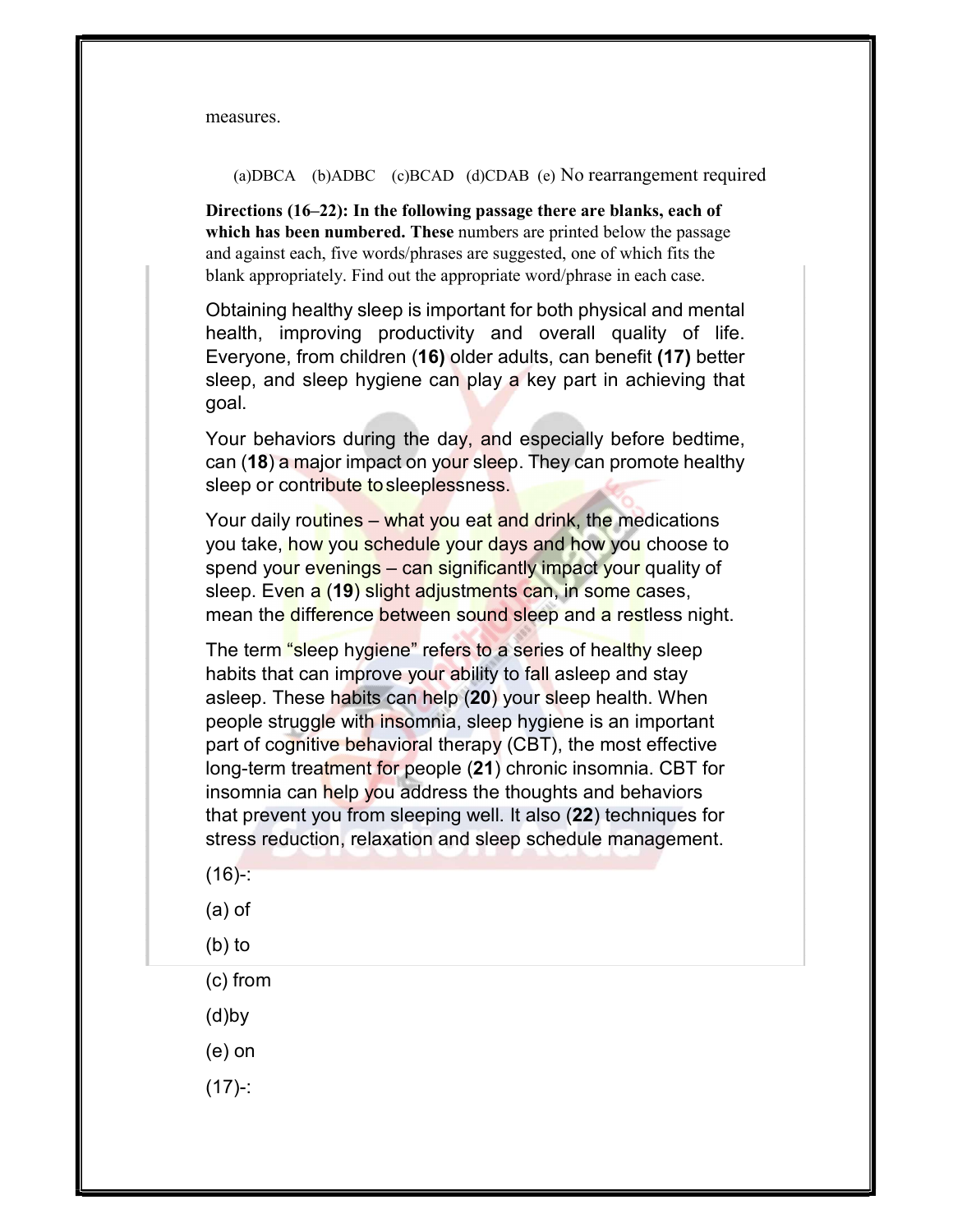

(b) to

(c) from

(d)by

(e) on

(18)-:

(a) have

(b) has

(c) had

(d)did

(e) were

(19)-:

(a) Many

(b) lots

(c) little

(d) few

(e) heavy

(20)-:

(a) Healthy

(b) Increase

(c) improve

ction Adda

(d) forwards

(e) heavy

(21)-:

(a) with

(b) along with

(c) join

(d) with in

(e) with out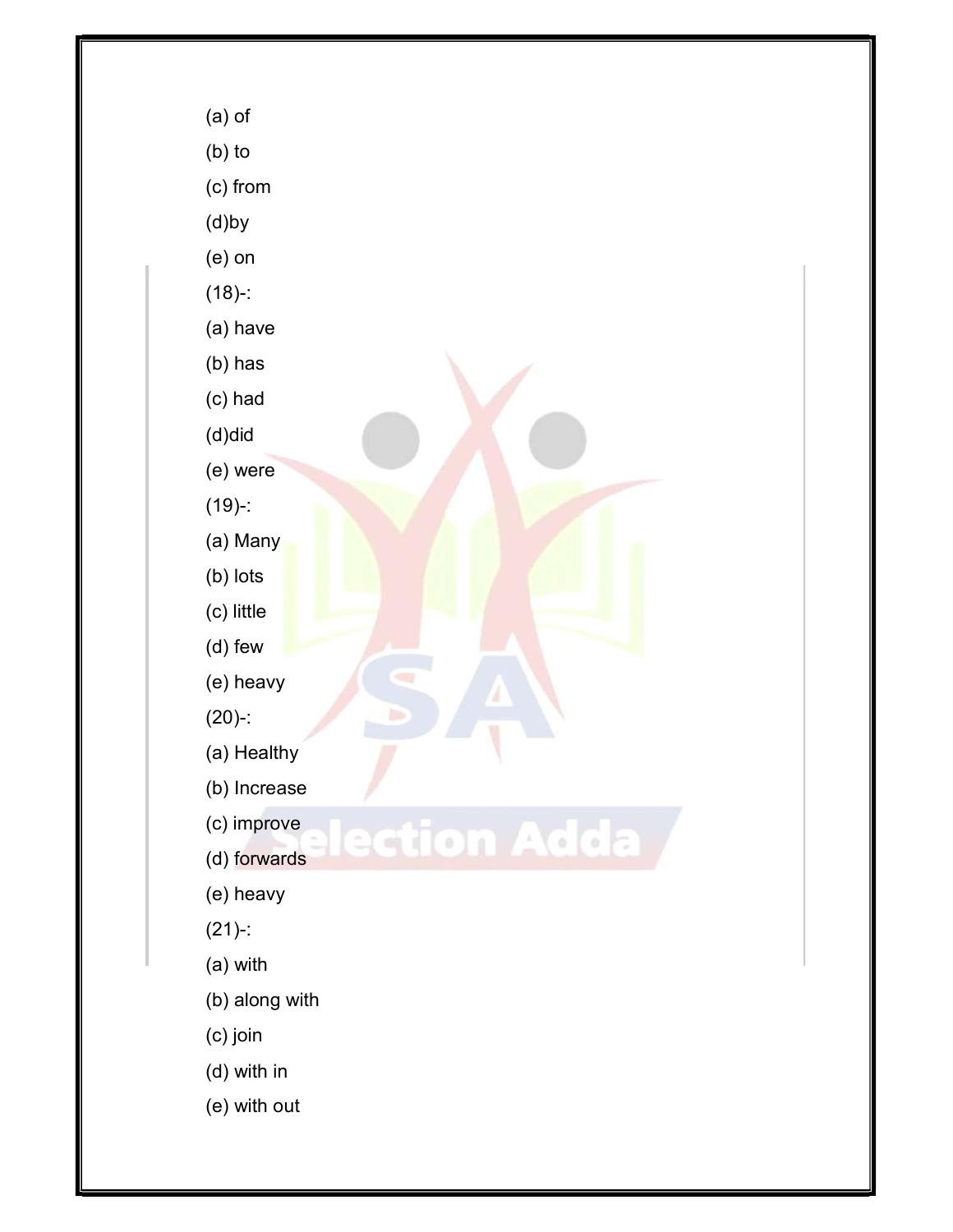- (22)-:
- (a) added
- (b) includes
- (c) join
- (d) with
- (e) along with

# Directions (23-30) Read the following passage carefully and answer the questions given below it.

A new study maps out the diversity of our shrieks and wails, raising questions about the evolution of this primal vocalisation.

Frühholz, a cognitive neuroscientist at the University of Oslo in Norway, couldn't get videos of the band's 1960s concerts out of his mind. As the music begins to bop, the audience viscerally reacts with joy, shrieking and screaming.

He and his colleagues set out to characterise the screams we utter for a range of emotions, negative and positive. By studying screams recorded in the small, padded room, the team identified six acoustically distinct scream categories: pain, anger, fear, joy, passion, and sadness.

Unexpectedly, the researchers also found that volunteers more readily recognised—and their brains more efficiently processed—screams that were not considered alerts, including joy, passion, and sadness, compared to the screams of pain, anger, and fear

The study of non-verbal vocalisations in humans is relatively new, says Katarzyna Pisanski, a voice researcher at the University of Lyon who was not part of the study team. Most of the early work on humans has focused on speech and language since they're unique in the animal world. "It's what makes us human," she says.

Frühholz and his colleagues initially recorded their own screams while they attempted to identify the typical range of emotions that spark these intense utterances. They came up with various scenarios, like thinking of how you'd scream if your favourite soccer team won the championship, and then attempted to recreate it.

Creating Scream - They eventually settled on the six different screams they wanted to evaluate: pain, anger, fear, joy, passion, and sadness. They recruited 12 volunteers to scream with each emotion. The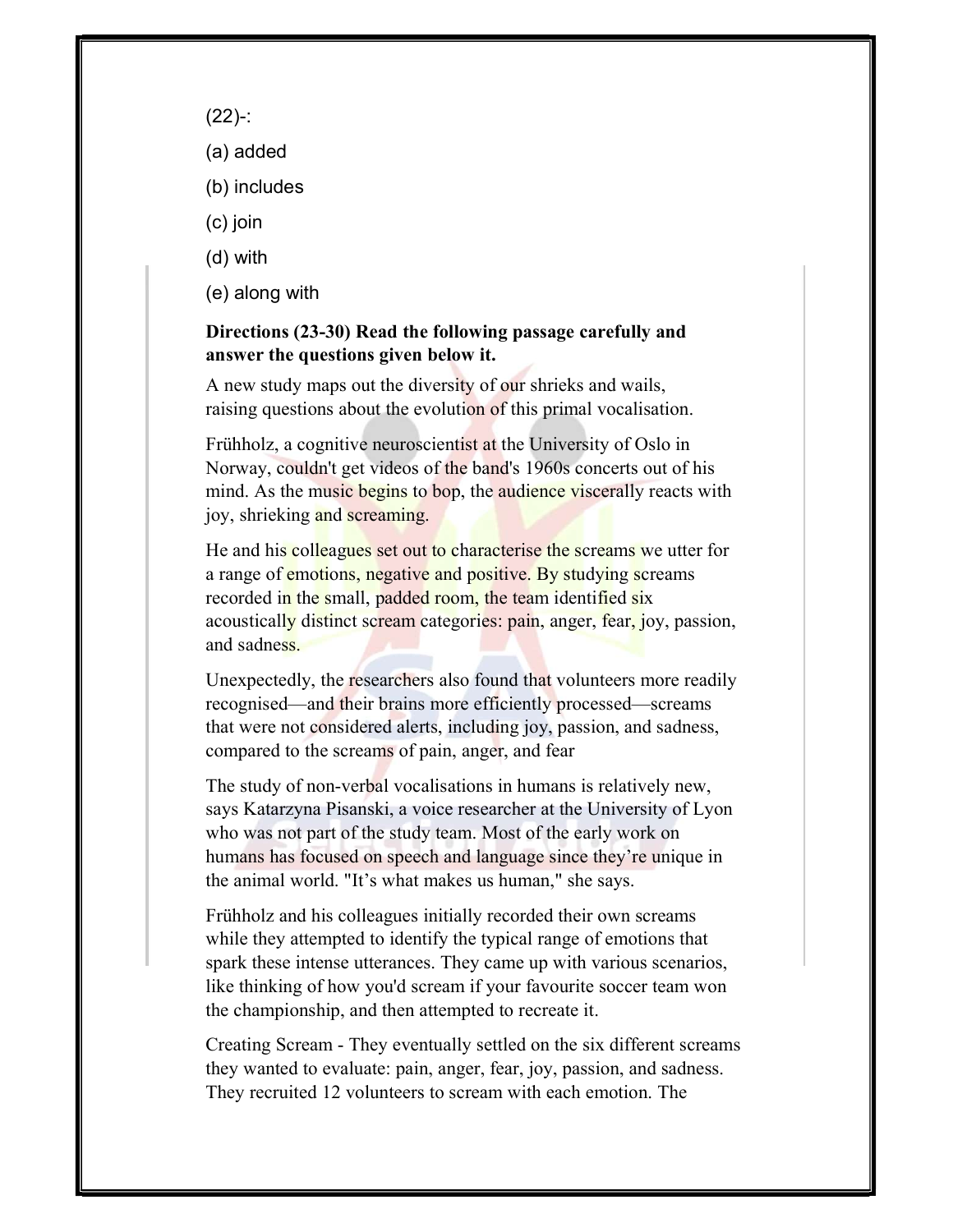volunteer was primed with a description of an emotion-evoking scenario for each scream type, such as getting attacked by a stranger in a dark alley. Each person would also record a "neutral scream" for comparison, which is just an intense utterance of "ahh." They then instructed the participant to let loose in the soundproof room

A loud surprise- The researchers unexpectedly found that listeners could most quickly recognise the non-alert screams, and in particular, joy. They more slowly recognized screams from negative emotions, including pain, fear, and anger.

Similar patterns also held for fMRI analysis, which showed non-alert screams sparked greater activity in listener's brains compared to the alert screams. Exactly why, however, remains uncertain.

The finding runs counter to the believed evolutionary function of a scream as a way to readily convey danger to anyone in earshot. "It's surprising," Pisanski says, adding that she's unsure what might drive the result.

In the last two decades, Frühholz says, the view of the brain as a "threat detector" has become increasingly common among scientists. But the new study hints this idea might not be the case for screams.

In a perhaps a less-surprising result, the new study also found that positive screams were the ones most frequently misidentified as alert screams. Such a mistaken identification of the emotion behind a scream, it seems, would be beneficial to humans through time. As Pisanski says, "better safe than sorry.

More research will help scientists further break down the human response to different types of screams. While a scream may seem a far cry from everyday words, studying such nuances in vocalisations and what these non-verbal sounds communicate to others is important to tracing language to its roots, Pisanski says.

"To understand the evolution of human vocal communication and ultimately how we came to speak," she says, "we really need to understand all of these differences."

23. Which of the following statement is true regarding 'loud surprise'?

(a)Non-alert screams sparked

greater activity (b)Alert screams

sparked less greater activity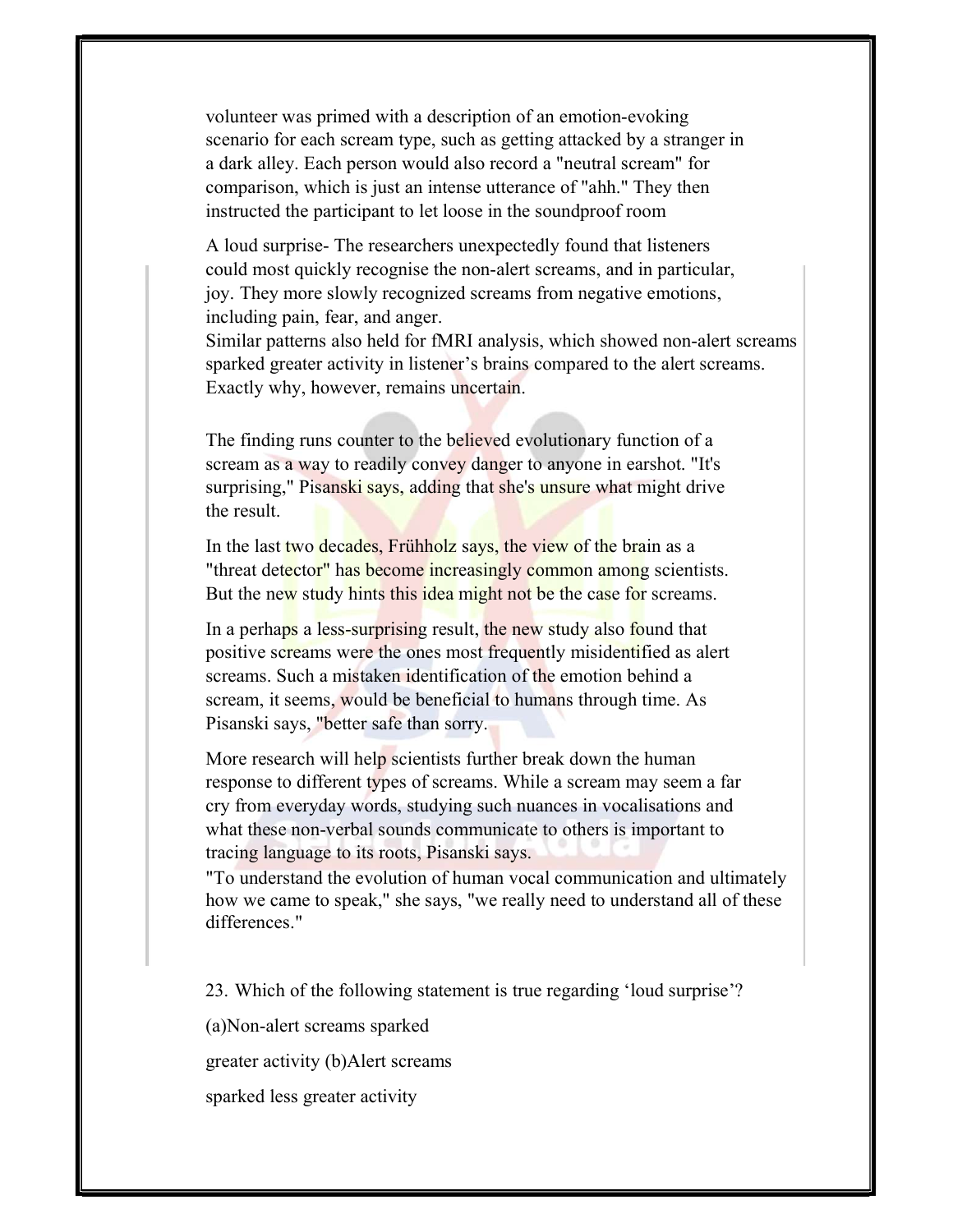(c) To date it remains uncertain whether non-alert screams sparked greater activity or alert screams

(d) A&B

(e) B & C

(24)The article discusses diverse screams as it is believed by the author that studying screams can help give clues to the origins of speech. It further discusses the primal vocalization, but which one amongst the below option is not considered as primal vocalisation in the article?

(a)shrieks

(b)Wails

(c)Cry

(d)Scream

(e)Laugh

 $(25)$ -"We need to study what makes us the same to understand how we are different," the statement does not belong to?

(a) Katarzyna Pisanski

(b) A voice researcher

(c)A male voice researcher

(d)A female voice researcher

(e)None of these

(26)Is neutral screaming, according to the article, considered as

I. an intense utterance or

II. a vocal expression 'aah'?

III. the most intense vocalization

 $(a)$ A & C (b)Only B (c)all are the same, therefore a,b & c  $(d)A&B$ (e)Only A

(27) According to the article, the brain misidentified positive scream as?

(i)Joy screams ii)Neutral screams iii)Pain screams iv)Alert screams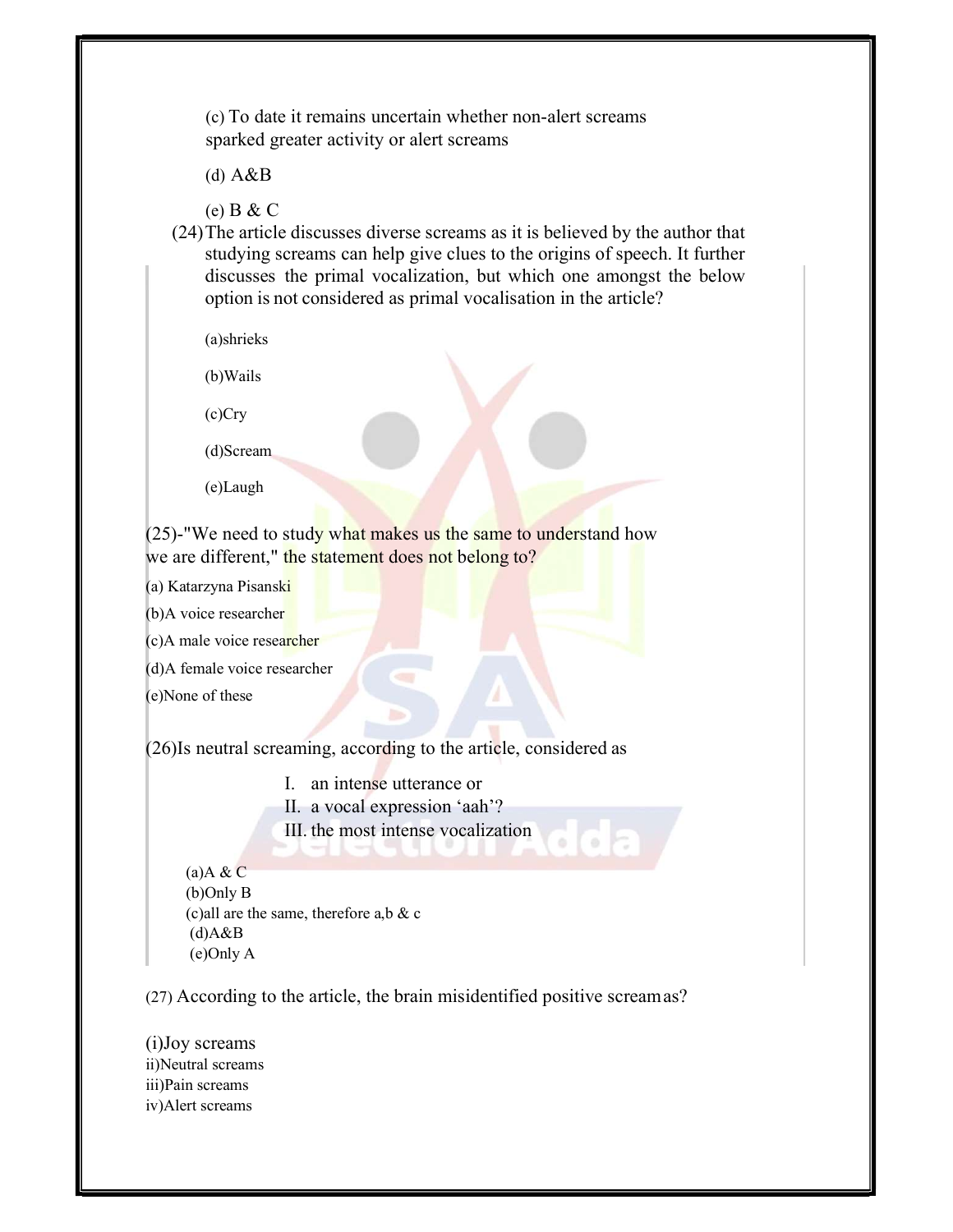Which of the following is correct option

(a) Only I & II (b) Only II  $(c)$ Only IV (d)Only II & III (e)Only I & IV

(28) fMRI is not directly associated with

 (a)functional magnetic resonance imagery (b)Limbic system (c) Frontal cortex (d)Auditory system (e)Both A and C

(29) Focused Synonyms word

(a)absentminded (b)distracted (c)inattentive (d)absorbed, (e)unabsorbed

I

# (30) Indicate Synonyms word

(a)argue (b)conceal (c)deny (d)hide (e)lose

## Direction (1-5):

1.Ans. (b) ,. Substitute 'but' by 'yet' or delete 'but'. ' Though is always followed by 'yet' or simply comma. 2.Ans. (c) , Put 'other' after 'all the'. 3.Ans. (b) , Change 'careful' to 'carefully' to make it an adverb. 4.Ans. (a) , Replace 'like' by 'as'.

SOLUTION

5.Ans. (b) , Change the position of 'only'. Put it before 'eight hundred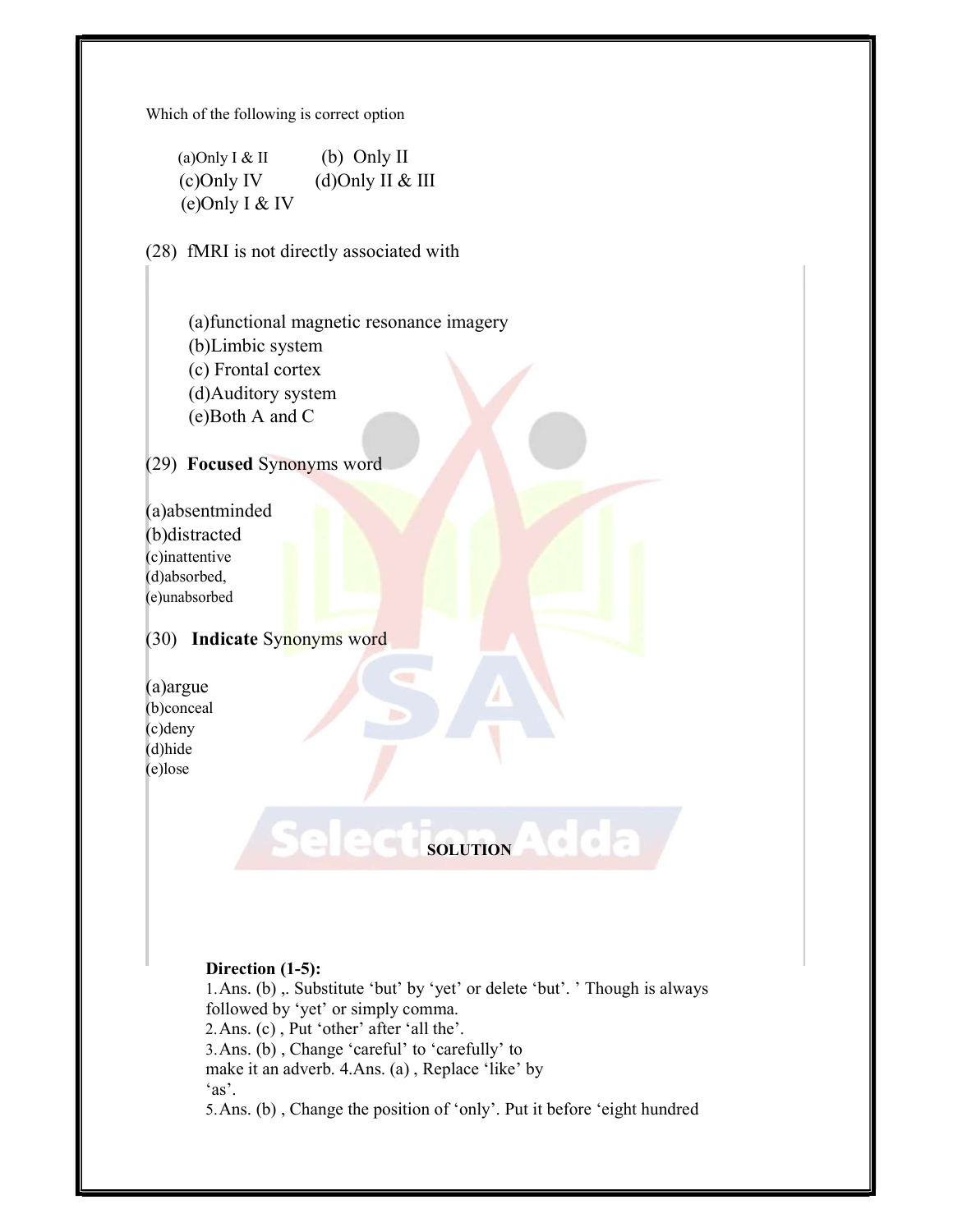rupees'. As a general rule 'only' or 'even' should be placed immediately before the word it is intended to qualify.

#### Direction (6-10):

6. Ans.(c), 'Fell out of' makes the sentence grammatically correct. 7. Ans.(c), It should be 'of dedication to'. Here, a noun is required. 8. Ans.(a) 9. Ans.(b) 10. Ans.(e)

## Direction (11-15):

#### 11. Ans. (b)

Right sequence of the bold words is ADBC. The sentence after rearrangement is, The air **pollution** levels in the city saw a sharp decline during the first two of the four phases of lockdown compared to previous years.

Hence, **option** (b) is the right answer choice.

12. Ans. (d)

Right sequence of the bold words is **CDAB.** The sentence after rearrangement is,

The government has run many campaigns for

creating awareness through various platforms on

stigma associated with COVID-19.

Hence, **option** (d) is the right answer choice.

13. Ans. (a)

Right sequence of the bold words is DBCA. The sentence after rearrangement is, Early identification of symptoms would help reduce the case fatality rate and directed officials and medical authorities to test at least 15 contacts of a positive case to break the chain of transmission.

Hence, **option** (a) is the right answer choice.

## 14. Ans. (b)

Right sequence of the bold words is ADBC. The sentence after rearrangement is, Recalling the horrors of Hiroshima and Nagasaki through events all year round on its 75th anniversary is an **opportunity** to bring nuclear risks back into